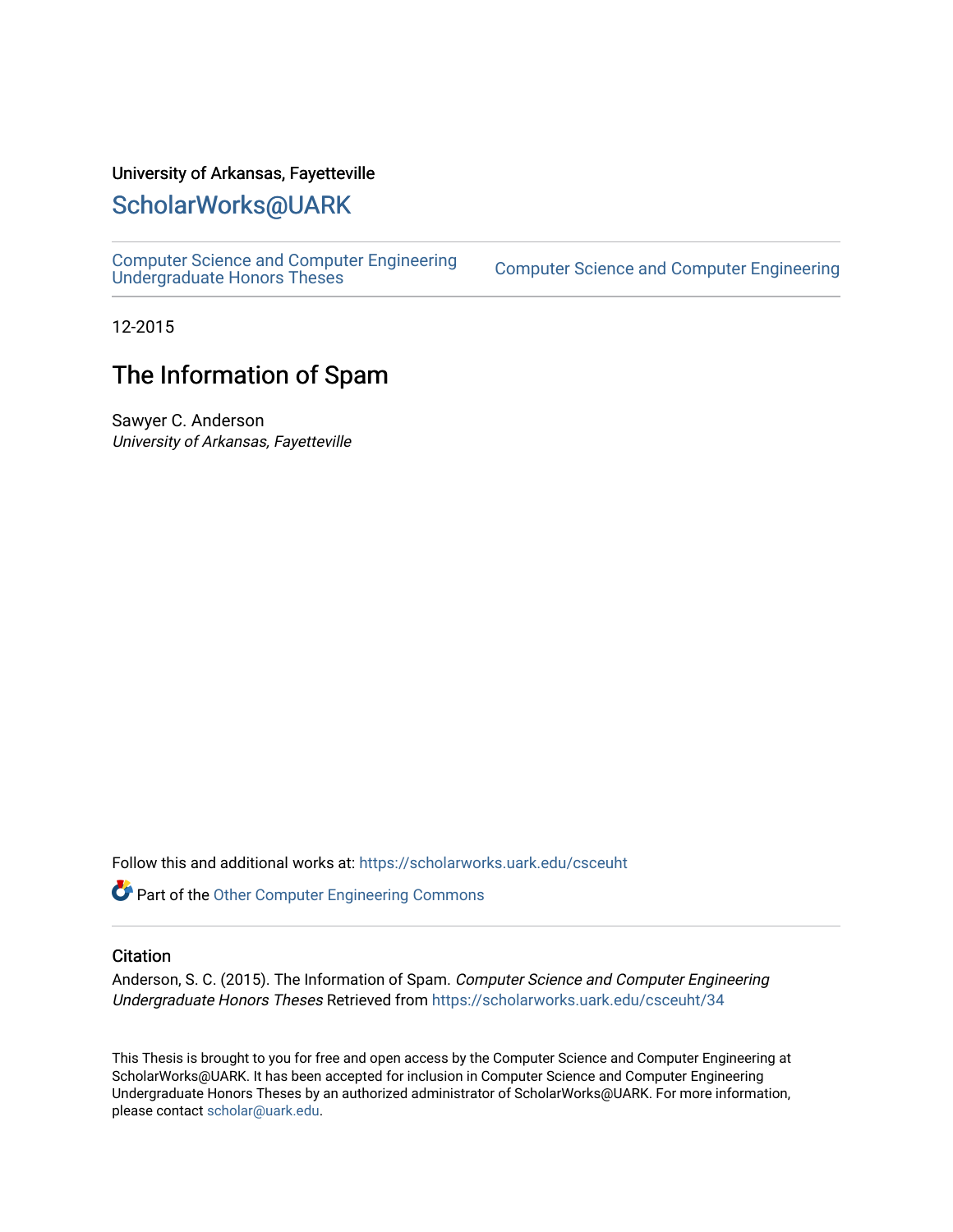The Information of Spam

A thesis submitted in partial fulfillment of the requirements for the degree of Computer Science B.S.

by

Sawyer Anderson

December, 2015 University of Arkansas

Michael S. Gashler, Ph.D. Thesis Director

 $f_{\nu}$   $S_{6}$ 

Susan E. Gauch, Ph.D. Committee Member

Kelly M. Sullivan, Ph.D. Committee Member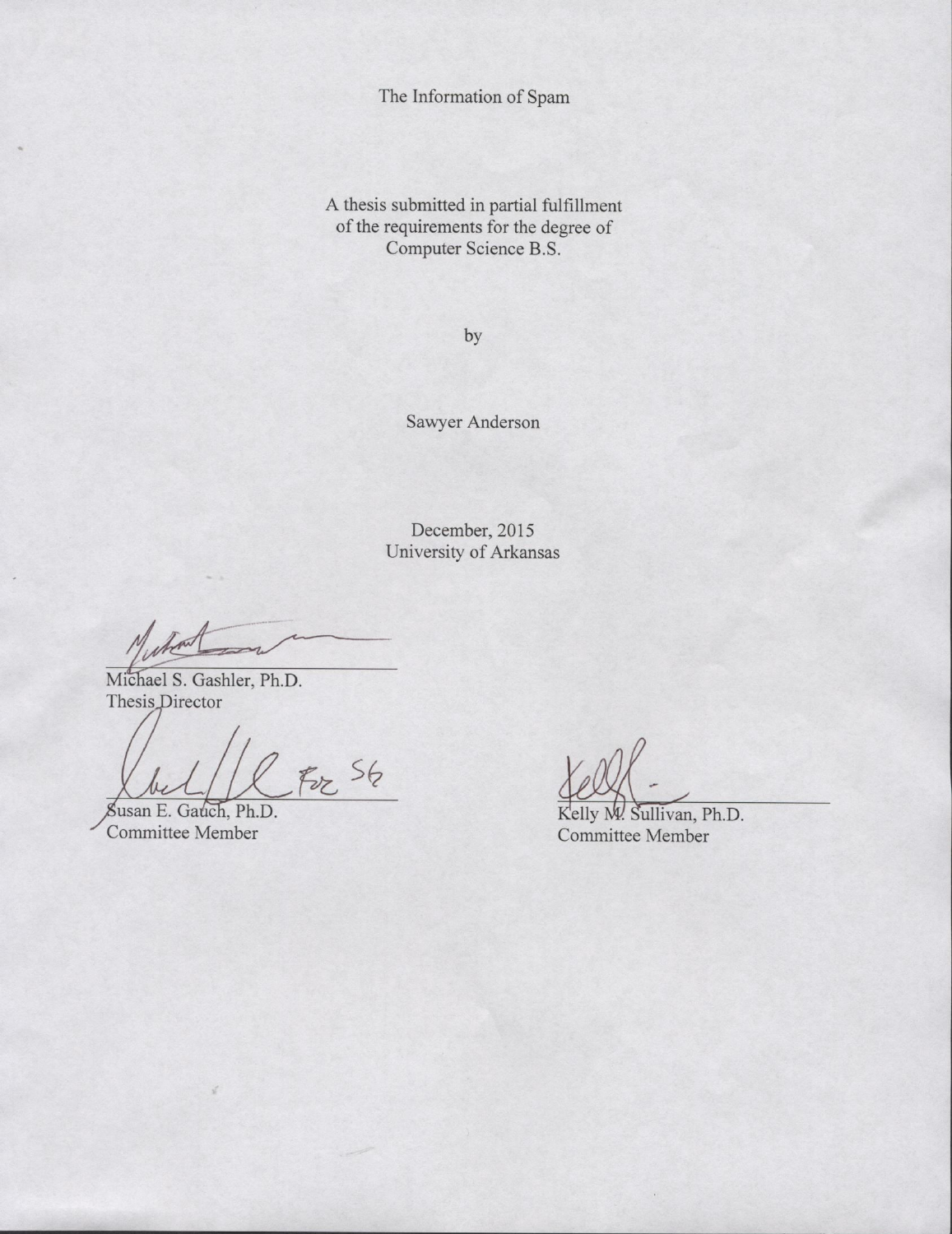#### Abstract

This paper explores the value of information contained in spam tweets as it pertains to prediction accuracy. As a case study, tweets discussing Bitcoin were collected and used to predict the rise and fall of Bitcoin value. Precision of prediction both with and without spam tweets, as identified by a naive Bayesian spam filter, were measured. Results showed a minor increase in accuracy when spam tweets were included, indicating that spam messages likely contain information valuable for prediction of market fluctuations. Keywords: spam, filtering, preprocessing, machine learning, bitcoin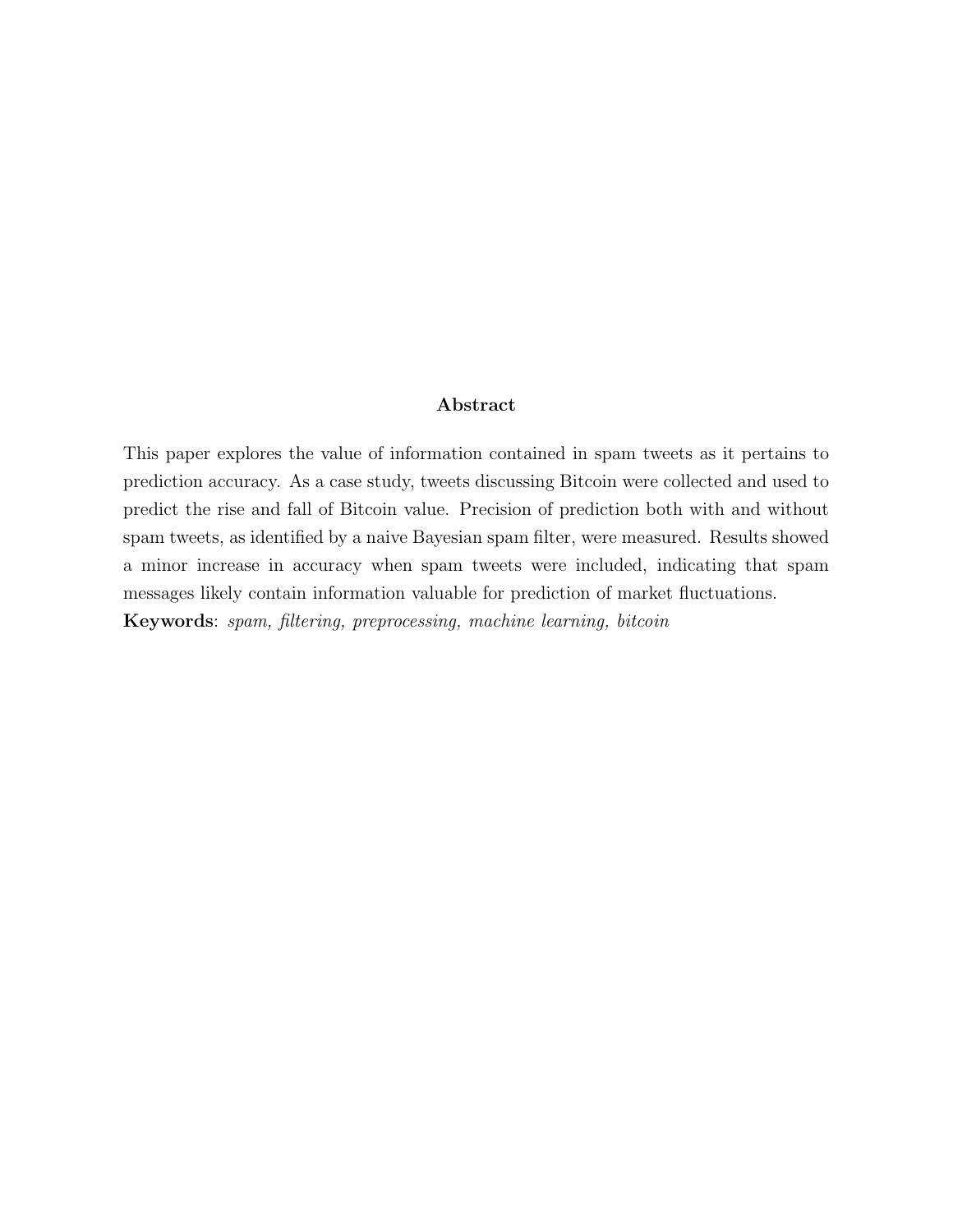# **Contents**

| $\mathbf{1}$     | Introduction                        |                                                                                                |                |  |  |
|------------------|-------------------------------------|------------------------------------------------------------------------------------------------|----------------|--|--|
|                  | 1.1                                 |                                                                                                | 1              |  |  |
|                  | 1.2                                 |                                                                                                | 1              |  |  |
|                  | 1.3                                 |                                                                                                | 1              |  |  |
| $\overline{2}$   | <b>Related Work</b><br>3            |                                                                                                |                |  |  |
|                  | 2.1                                 |                                                                                                | 3              |  |  |
|                  | 2.2                                 |                                                                                                | 3              |  |  |
|                  | 2.3                                 |                                                                                                | $\overline{4}$ |  |  |
| 3                | <b>Background and Methods</b><br>5  |                                                                                                |                |  |  |
|                  | 3.1                                 |                                                                                                | 5              |  |  |
|                  | 3.2                                 | Tooling and Techniques $\ldots \ldots \ldots \ldots \ldots \ldots \ldots \ldots \ldots \ldots$ | 5              |  |  |
|                  | 3.3                                 |                                                                                                | 6              |  |  |
|                  | 3.4                                 |                                                                                                | 6              |  |  |
|                  | 3.5                                 |                                                                                                | 7              |  |  |
| $\boldsymbol{4}$ | <b>Experiments and Results</b><br>8 |                                                                                                |                |  |  |
|                  | 4.1                                 |                                                                                                | 8              |  |  |
|                  | 4.2                                 |                                                                                                | 8              |  |  |
|                  | 4.3                                 |                                                                                                | 8              |  |  |
|                  | 4.4                                 |                                                                                                | 10             |  |  |
|                  | 4.5                                 |                                                                                                | 10             |  |  |
| $\overline{5}$   |                                     | Conclusion                                                                                     | 13             |  |  |
|                  | References                          |                                                                                                | 14             |  |  |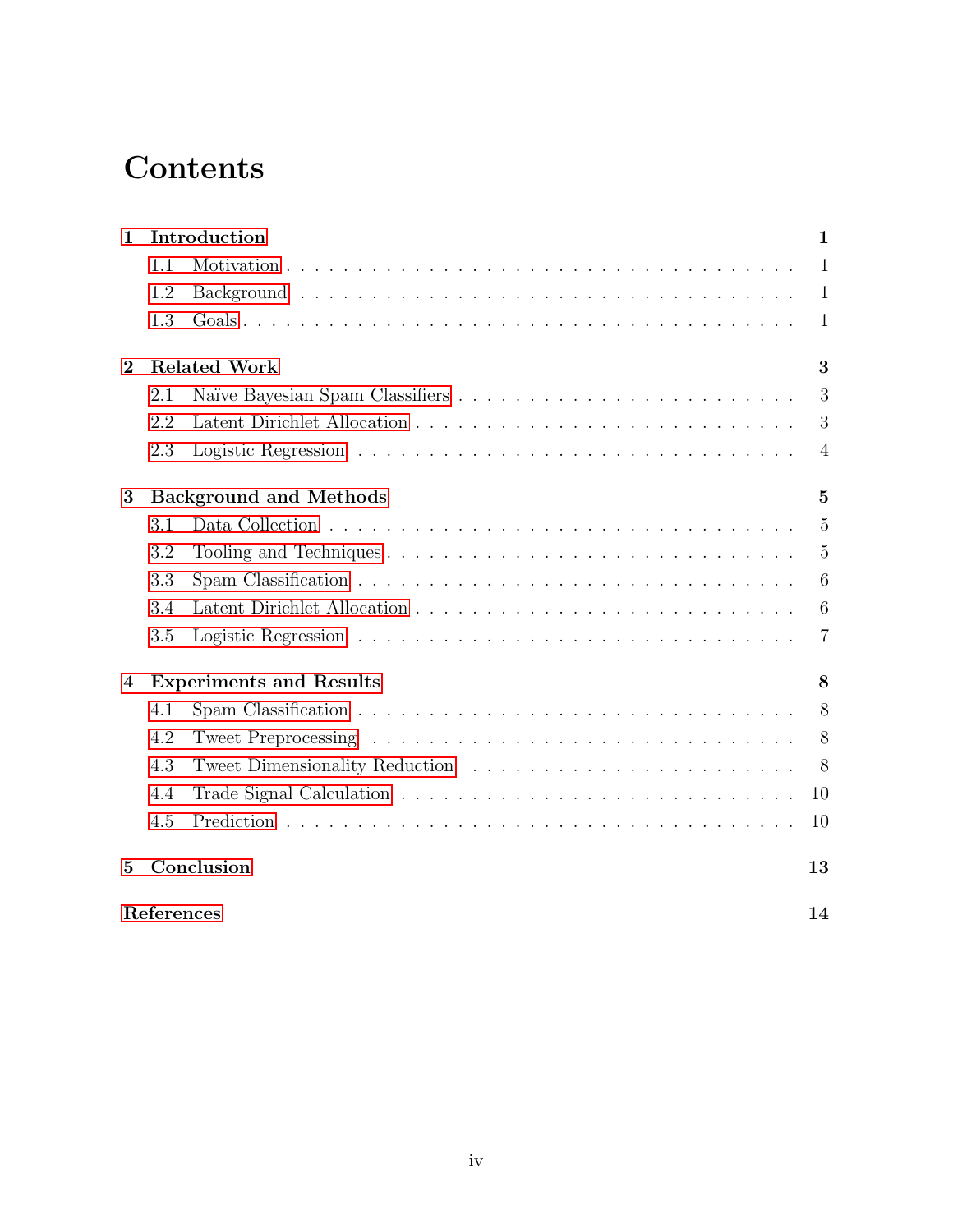# <span id="page-4-0"></span>1 Introduction

### <span id="page-4-1"></span>1.1 Motivation

Spam messages are messages sent over the internet that contain information irrelevant or uninteresting to the user. Spam can be found in every communication medium on the internet: blogs, social media sites, video services, emails, and so on. Most often administrators of these sites and services attempt to remove spam, or at the very least filter it from the view of users. Yet while spam contains little to no information beneficial to the user, it could provide information that improves the accuracy of prediction or classification models.

## <span id="page-4-2"></span>1.2 Background

The microblogging service Twitter is a social media platform for users to share short 140-character messages publically or privately with other users. Users tweet about a variety of subjects, viewing and interacting with other users via replies and likes. Naturally these tweets contain a wealth of information from which organizations (from social media analytics companies to the US Center for Disease Control) can extract meaningful insights and useful predictions. Many tweets are spam, often tweeted and retweeted by automated bots. One estimate puts the spam rate on Twitter at nearly 10%, though this number varies drastically depending upon the subject matter of the Tweets. For example, tweets mentioning financial services corporation Visa have a spam rate of over 80% [\[1\]](#page-17-0).

This paper uses tweets about Bitcoin, presently the leading cryptocurrency globally. The blockchain, the distributed ledger upon which Bitcoin is built, was released in January 2009, although it would be 2011 until the technology began to pick up volume and gain public interest. Perhaps due in part to the technical nature of Bitcoin and its underpinnings, online discussion about Bitcoin has increased dramatically as adoption of the currency has grown. In 2015, Twitter reported over 20 million tweets containing bitcoin, bitcoins, or btc.

### <span id="page-4-3"></span>1.3 Goals

This paper attempts to provide insight into the value of spam messages through a case study, in which the author constructs a system of models to predict the value of Bitcoin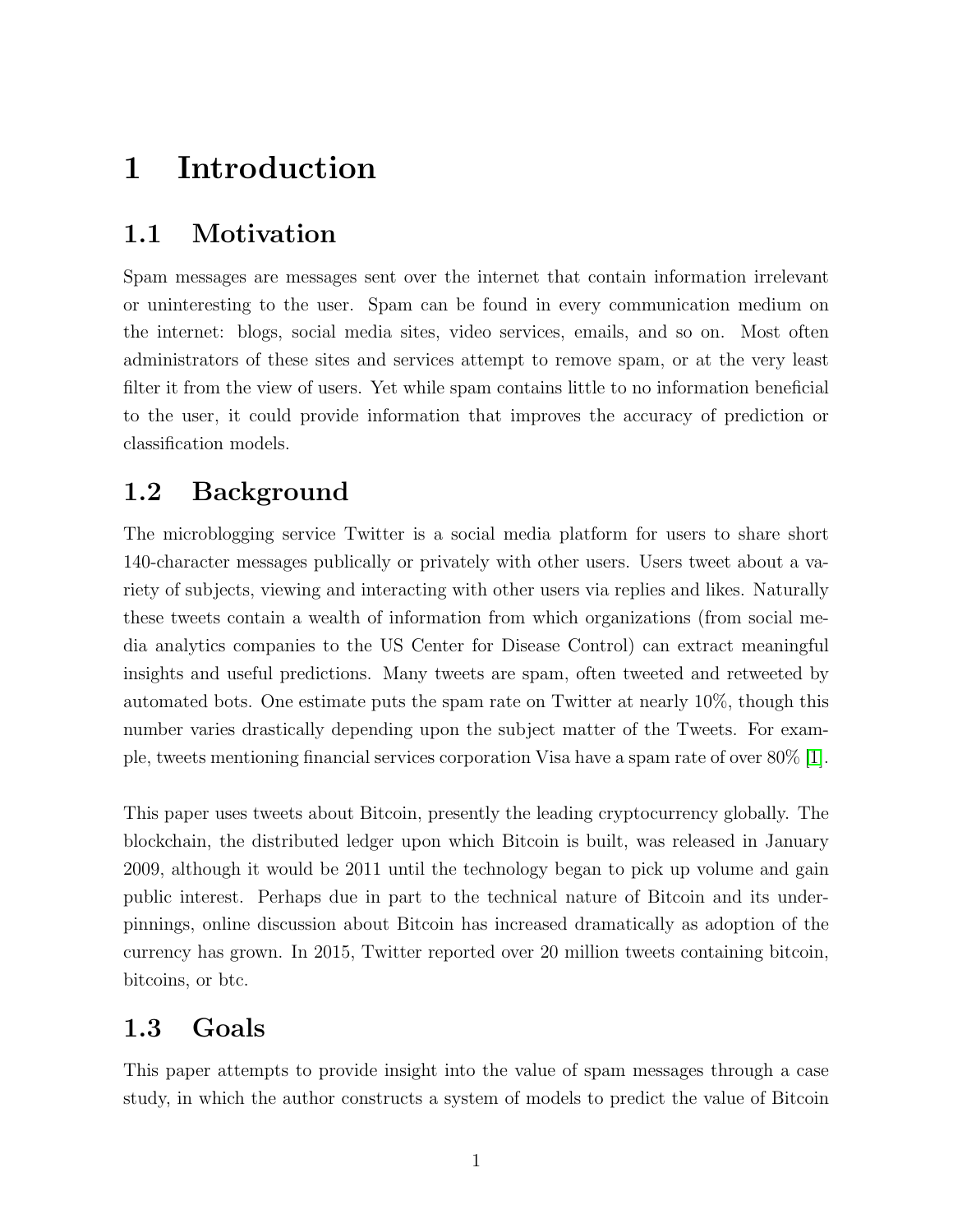based on the content of Twitter messages discussing the cryptocurrency, and then compares the precision of this prediction system when trained on a dataset including spam messages to the precision when trained using a dataset which has been filtered of spam.

The system consists of three parts: 1) a naïve Bayesian spam classifier trained to recognize and flag tweets as spam; 2) a Latent Dirichlet Allocation (LDA) model to discover conversation topics within Bitcoin tweets and reduce those tweets to a set of topic scores; and 3) a logistic regression model to learn correlations between topic scores and the movement of Bitcoin value. A difference in the logistic regression model's precision between spam-inclusive and spam-exclusive datasets would be indicative of the value of spam tweets. The necessity of spam filtering during preprocessing is highly dependent upon the problem or question being addressed spam filtering would likely prove wise if one was attempting to train a gender classifier, while such may not be the case for predicting the number of people who would see a tweet about a particular subject on a given day. The results of this project will ideally provide an intuitive base from which machine learning practitioners can answer the question "should I remove spam messages from my dataset?"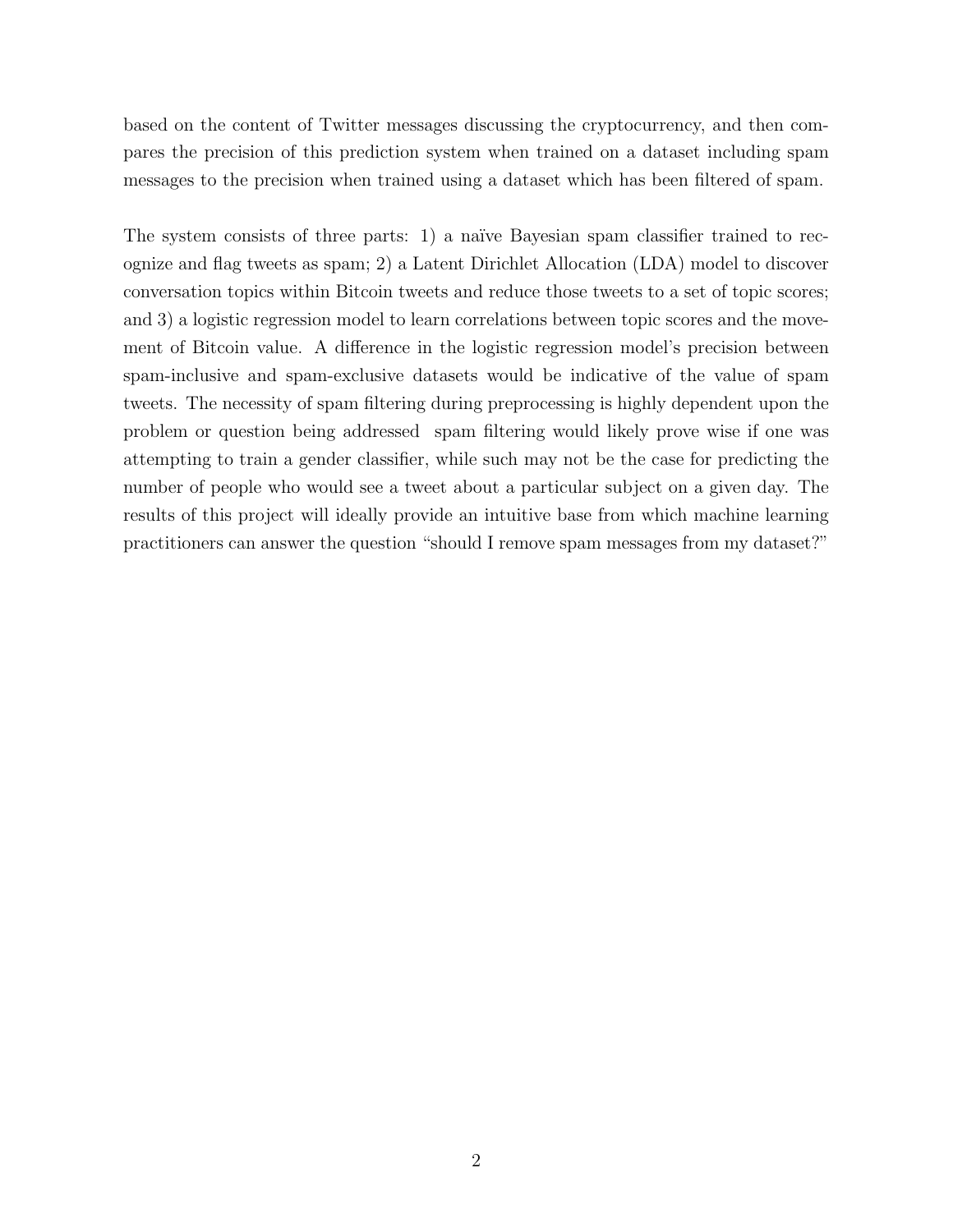# <span id="page-6-0"></span>2 Related Work

In 2014, Kaminski and Gloor used a combination of sentiment and emotion extracted from Bitcoin tweets in conjunction with intraday market movement to predict Bitcoin market movement[\[13\]](#page-17-1). They also showed that a simplistic analysis of sentiment and emotion signals from tweets mentioning Bitcoin could be significantly correlated with both Bitcoin closing price and trading volume within a 2 day period, perhaps reflecting speculative momentum within the market. Zhang et al showed that simple analysis of tweets for "emotional outbursts of any kind gives a predictor of how the stock market will be doing the next day"[\[28\]](#page-18-0). Oh and Sheng further established that stock microblog sentiments do have predictive power for market returns[\[19\]](#page-18-1). Numerous other works have echoed these results[\[6\]](#page-17-2)[\[12\]](#page-17-3)[\[24\]](#page-18-2)[\[23\]](#page-18-3).

### <span id="page-6-1"></span>2.1 Naïve Bayesian Spam Classifiers

Na¨ıve Bayesian classifiers were first used to classify spam by Jason Rennie's 1996 ifile program [\[21\]](#page-18-4). Sahami et al published the first scholarly work demonstrating the principles in 1998, and Paul Graham greatly improved upon the precision of previous works by reducing the prevalence of false positives[\[22\]](#page-18-5)[\[10\]](#page-17-4). Androutsopoulos et al discuss and evaluate the suitability of na¨ıve Bayesian classifiers for spam filtering, showing that other methods may provide more precise spam identification[\[3\]](#page-17-5). However, given the relative simplicity of a naïve Bayesian classifier, in conjunction with an impressive accuracy rate (over  $97\%$  in the former example), it was deemed sufficient for the purposes of this project.

### <span id="page-6-2"></span>2.2 Latent Dirichlet Allocation

LDA is a model which infers topics from a document collection, first proposed in 2004 by Blei, Ng, and Jordan[\[5\]](#page-17-6). Jahanbakhsh and Moon used LDA to reduce tweet dimensionality with the goal of predicting US presidential election outcomes (and succeeded)[\[11\]](#page-17-7). Waldhauser employed LDA to discover topics within political tweets, and to show that thematic content was more popular than episodic content within those tweets[\[27\]](#page-18-6). Bollen et al applied LDA to extract mood state from public tweets, from which emotive trends were modeled<sup>[\[6\]](#page-17-2)</sup>. Kang et al developed a modified LDA, dubbed Transfer Hierarchical LDA, to create topic models of tweets and Facebook posts[\[14\]](#page-17-8). Finally, Diaz-Aviles et al used LDA to model topics of tweets in support of a groundbreaking method of surveilling the spread of epidemics, such as influenza, detecting outbreaks well in advance of other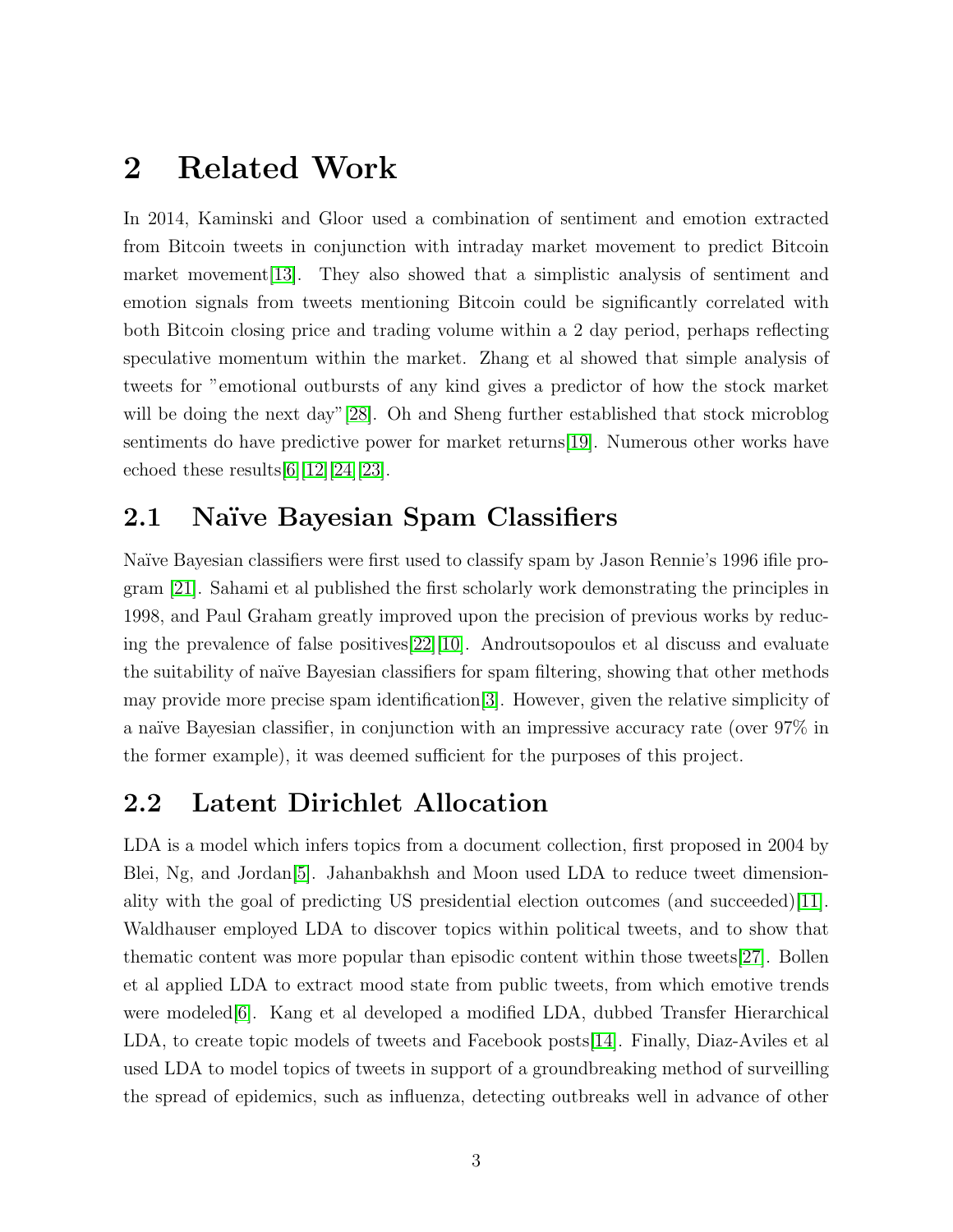widely-used systems[\[9\]](#page-17-9).

# <span id="page-7-0"></span>2.3 Logistic Regression

Logistic regression is a probabilistic multiclass classifier with an extended history of use and improvement. Taddy developed multinomial inverse logistic regression as a method of dimensionality reduction on text[\[26\]](#page-18-7). Psomakelis et al showed that logistic regression performed mediocrely when used to perform sentiment analysis on tweets[\[20\]](#page-18-8). Other modified versions of logistic regression are also used for action recognition in video[\[15\]](#page-17-10) and feature selection for support vector machines[\[25\]](#page-18-9).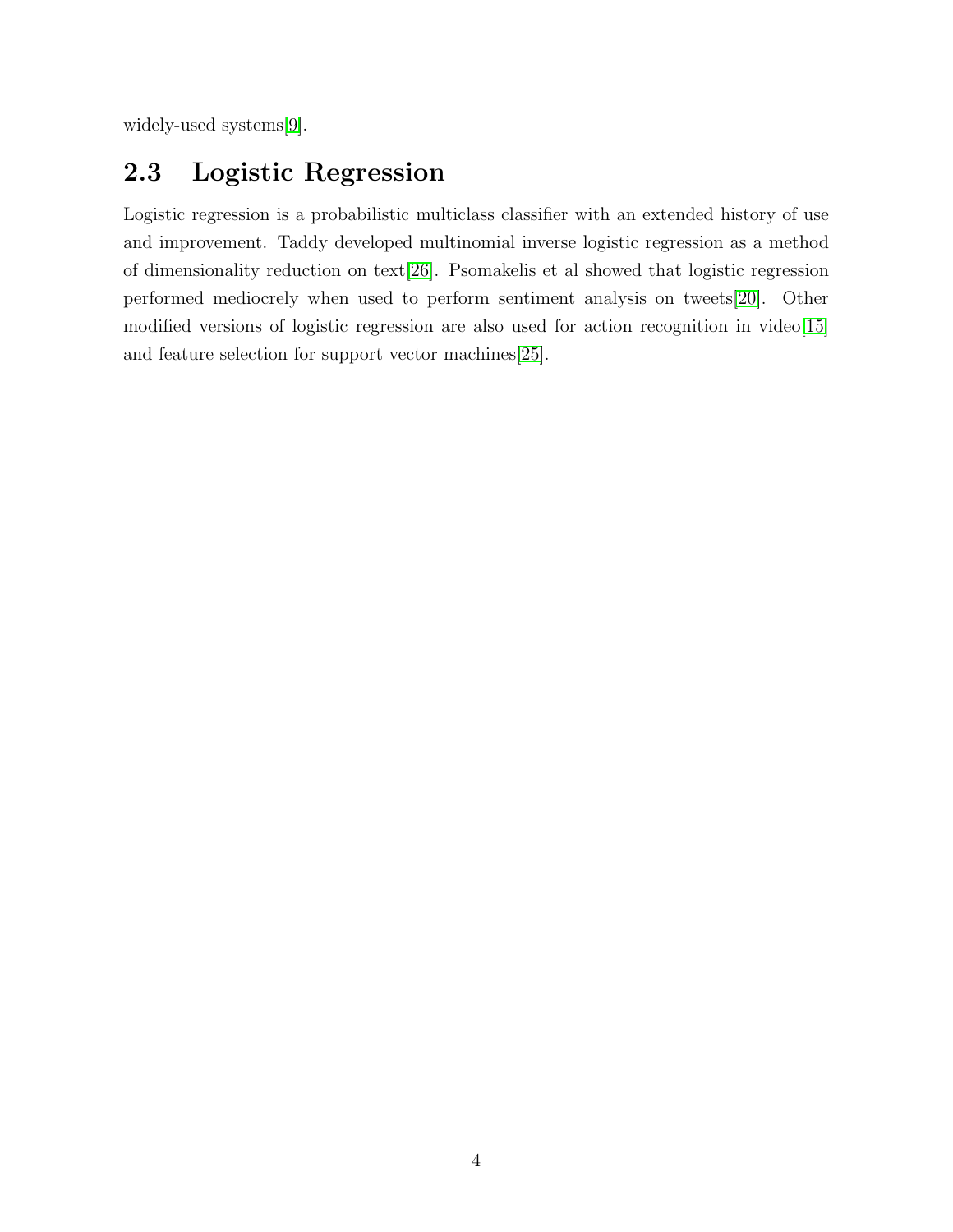# <span id="page-8-0"></span>3 Background and Methods

## <span id="page-8-1"></span>3.1 Data Collection

This project combined two separate datasets to provide the features and labels used in prediction. A third dataset was used to train the na¨ıve Bayesian spam classifier. Tweet content discussing Bitcoin comprised the features, and was collected through Twitter subsidiary GNIP's API service. The tweets collected span one year, from April 1, 2014 to March 31, 2015. The tweets comprised a randomly-selected 5% of tweets containing bitcoin, bitcoins, btc (a common abbreviation for Bitcoin), or any capitalization permutation of any of the three. In total, 875,847 Tweets were collected.

Bitcoin trading values were used to label the data. There exist a variety of exchanges through which users can actively buy and sell Bitcoin for another currency, though exchange prices vary little between exchange sites. This project utilized trade history from the BTC-e exchange during the given time period - data which is available publicly[\[2\]](#page-17-11). All trade prices were in United States Dollars.

A dataset of 52,070 web comments (including tweets), hand-labeled either spam or not spam, was used to train the naïve Bayesian classifier. Of these comments, 50,080 were not spam and 1990 were spam. These comments were provided by social listening and analytics company DataRank, who collected and labeled them.

## <span id="page-8-2"></span>3.2 Tooling and Techniques

Due to the scale of the dataset and the need for distributed processing, Apache Hadoop (distributed filesystem) and HBase (key-value NoSQL database) were used to store comments. Apache Spark's Machine Learning Library (mllib) provided a feature-rich, inmemory, distributed implementation of both the LDA and logistic regression models to process the comment data, as well as a few basic matrix algebra operations.

MySQL was used to store, process, and query aggregated comment topic scores and all Bitcoin trade data.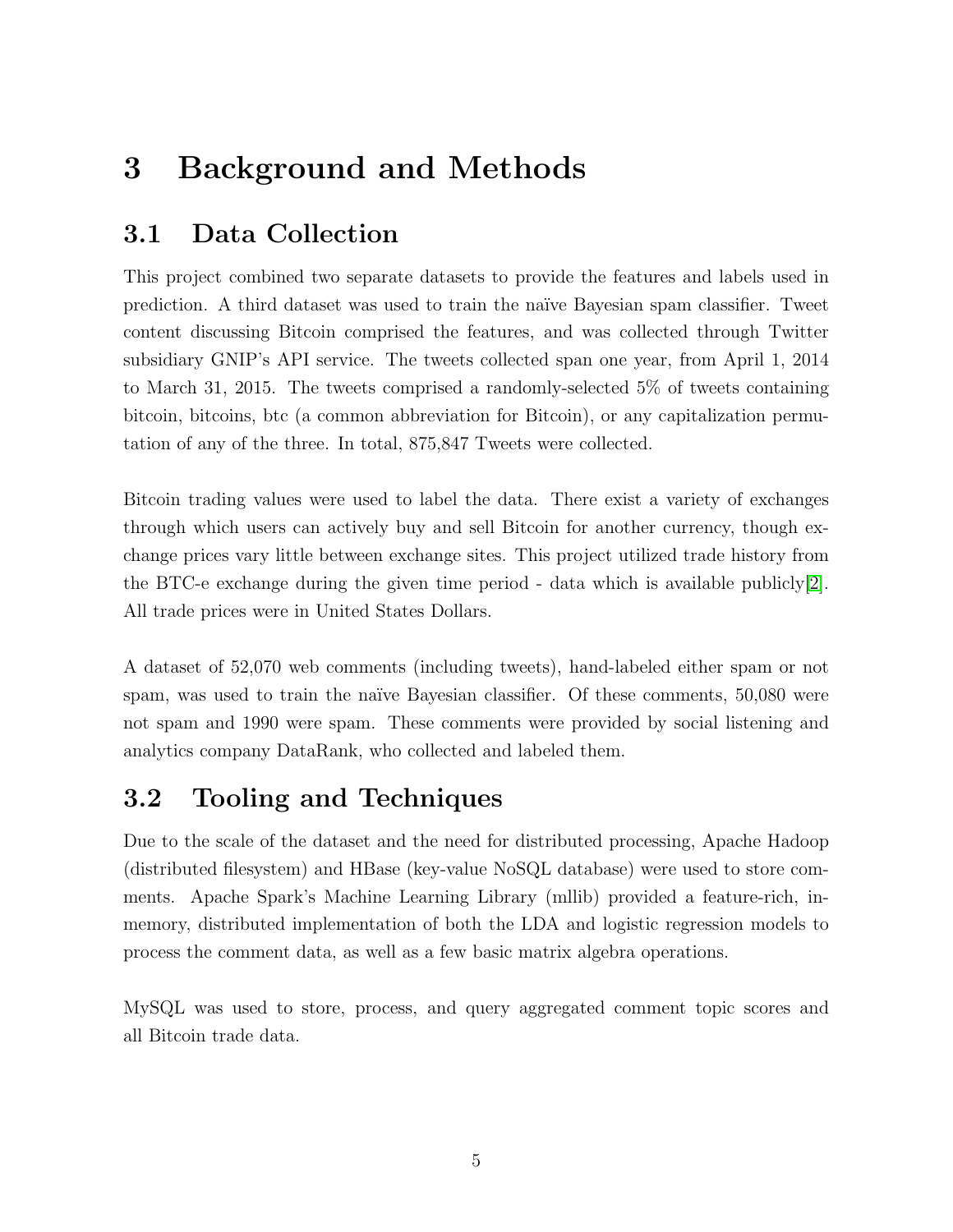#### <span id="page-9-0"></span>3.3 Spam Classification

Na¨ıve Bayesian classifiers are a family of simple probabilistic classifiers based on Bayes theorem:

$$
P(A|B) = \frac{P(B|A)P(A)}{P(B)}\tag{3.1}
$$

For detecting spam, the classes  $S$  and  $H$  represent spam and not-spam (ham) categories, respectively. Given a document  $D$  consisting of  $N$  words, the probability that the document is spam is given by

$$
P(S|D) = \prod_{n=0}^{N} \frac{P(W|S)P(S)}{P(W|S)P(S) + P(W|H)P(H)}
$$
(3.2)

where  $P(W|S)$  is the probability of the word W (the nth word in D) appearing in a spam document,  $P(S)$  is the overall probability that a comment is spam,  $P(W|H)$  is the probability of W appearing in ham documents, and  $P(H)$  is the overall probability that the comment is ham. The probability that a document is ham can be calculated in the same manner.

A na¨ıve Bayesian classifier was used to detect and flag spam Tweets. A Tweet in the corpus was marked as spam if the probability was above a threshold of 90%:

$$
C(D) = \begin{cases} S, & P(S|D) > 0.9. \\ H, & P(S|D) \le 0.9. \end{cases}
$$
 (3.3)

To account for words appearing in the corpus of Tweets but not appearing in the spam training dataset, and to prevent underflow during computation, an insignificant value of  $P(W|C) = 0.01$  was substituted for both classes S and H for all  $P(W|C) < 0.01$ .

#### <span id="page-9-1"></span>3.4 Latent Dirichlet Allocation

LDA is a natural language processing model that describes sets of observations with the assumption that they are generated by unobserved groups. For example, a tweet can be described as a mixture of a small number of topics, where each word in the tweet is attributable to one of these topics. LDA derives its name from its use of the Dirichlet distribution to model both the topic distributions of documents and the word distributions for each topic.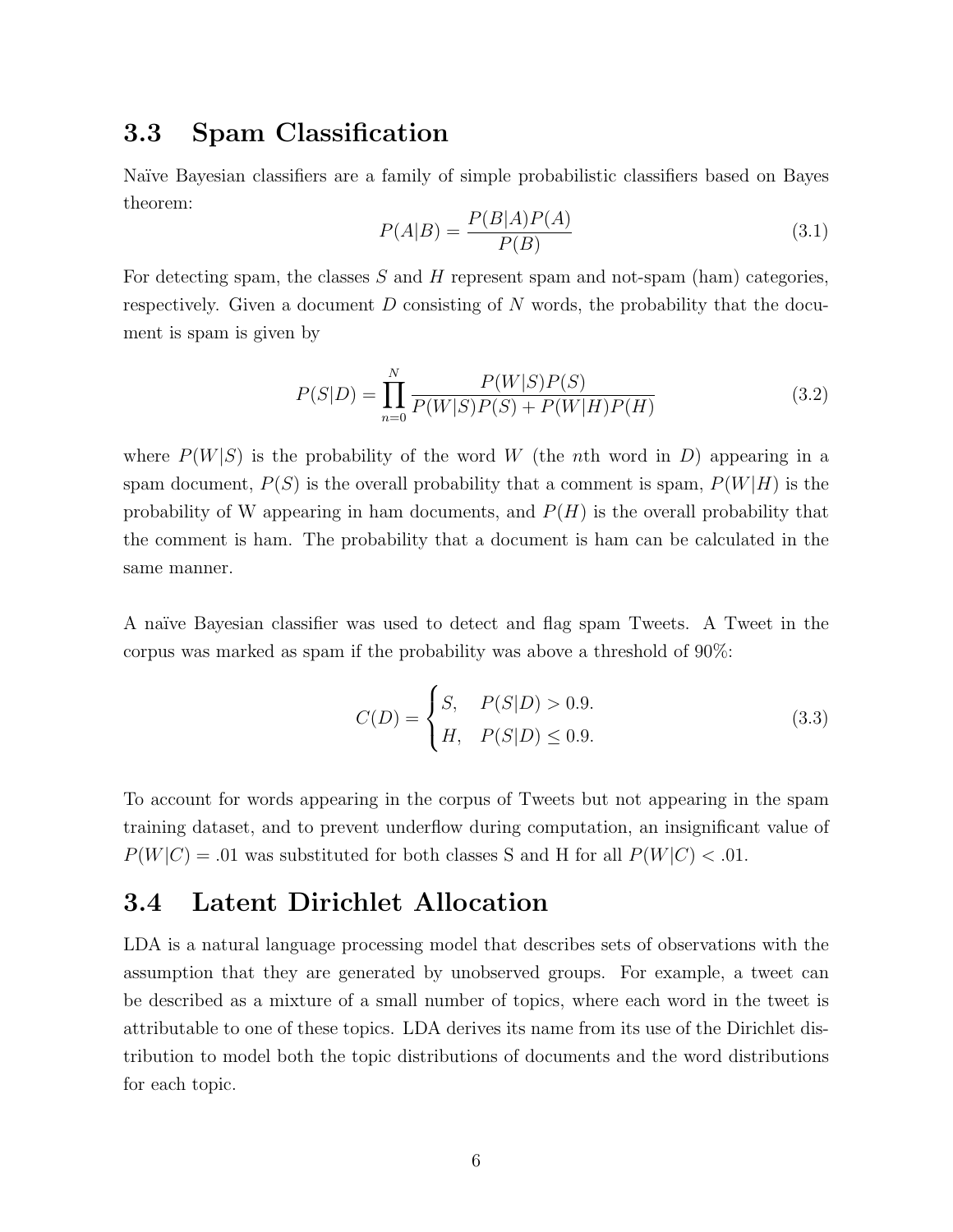LDA attempts to fit the topic distributions of documents and word distributions of topics to the dataset using Bayesian inference. Bayesian inference derives posterior probability as a consequence of the prior distribution (in LDA's case, the Dirichlet distribution) and a likelihood function using Bayes' rule. Iterative simultaneous updates of the likelihood functions of topic and word distributions results in a more representative topic distribution, which subsequently results in more representative word distributions for each topic, and so on.

### <span id="page-10-0"></span>3.5 Logistic Regression

Logistic regression attempts to fit a standard logistic function curve of the form

$$
F(x) = \frac{1}{1 + \exp(-(\beta_0 + \beta_1 x))}
$$
\n(3.4)

to the provided dataset X by finding  $\beta_0$  and  $\beta_1$  such that the error rate e, defined by

$$
e = F(x) - y \tag{3.5}
$$

where y is the discrete label corresponding to the features  $x$ , is minimized. This allows the prediction of a binary response. For multilabel classification problems, a multinomial logistic regression model containing  $K - 1$  binary logistic regression models can be used. BFGS is a quasi-Newtonian optimization method which converges faster in many cases than gradient decent. A limited memory version of BFGS was used in this project. A more thorough description of L-BFGS is described by Nocedal<sup>[\[18\]](#page-18-10)</sup>.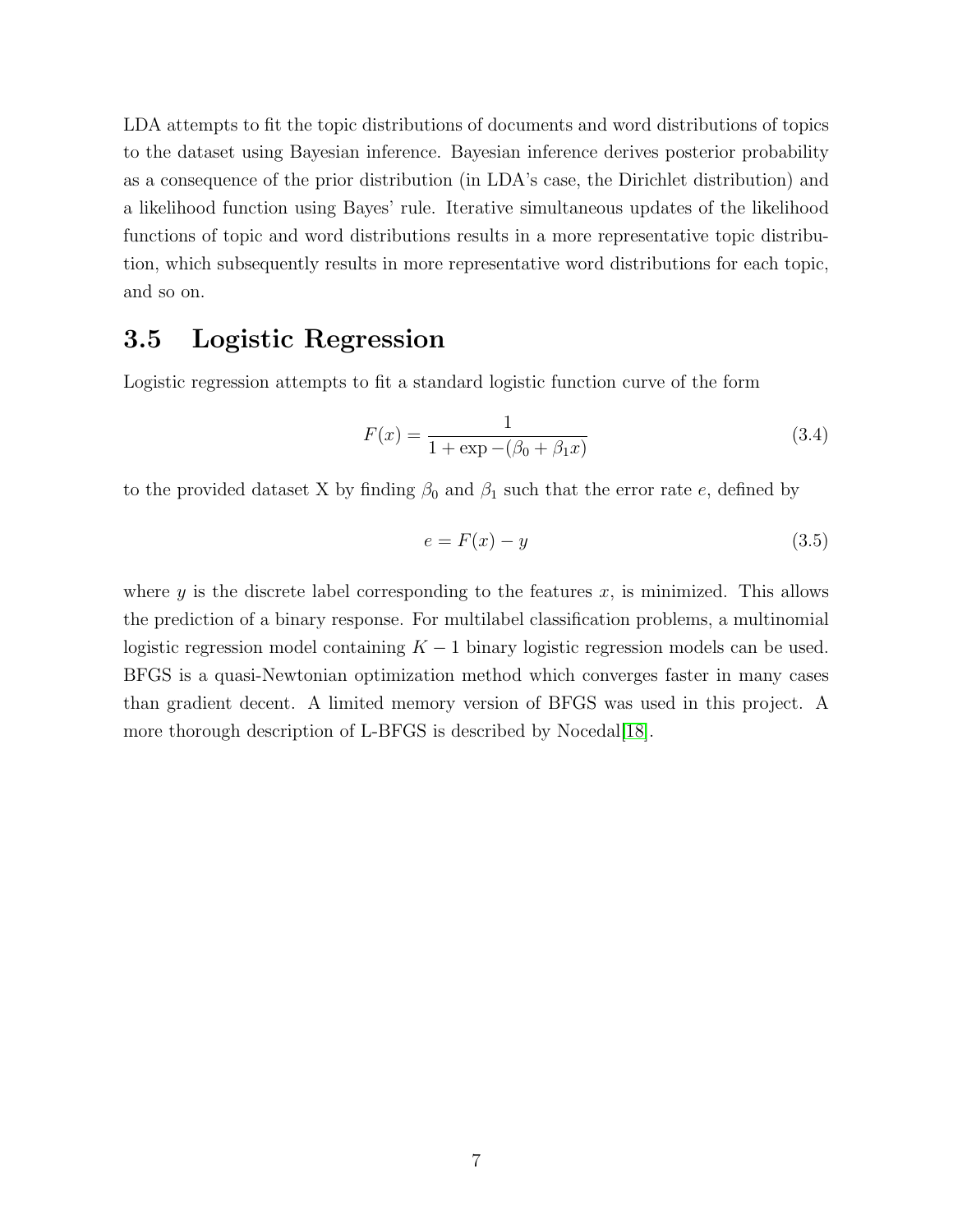# <span id="page-11-0"></span>4 Experiments and Results

### <span id="page-11-1"></span>4.1 Spam Classification

After training on the dataset of spam+ham labeled web comments, a small random sample of 239 Bitcoin tweets were hand-labeled and used to determine the precision and recall of the spam classifier, shown in [4.1](#page-11-4) below (false positive indicating a ham comment marked as spam).

| Correctly Classified   | 221   |
|------------------------|-------|
| True Positives         | 79    |
| False Positive         |       |
| True Negatives         | 142   |
| <b>False Negatives</b> | 14    |
| Precision              | .9518 |
| Recall                 | .8495 |

<span id="page-11-4"></span>Figure 4.1: Spam classification metrics.

When used to label the entire dataset of 875,847 tweets, the classifier flagged 332,877 as spam, indicating that 38% of Bitcoin tweets are spam, which was very near the 34.7% spam rate found in hand-labeled Bitcoin comments. Given the monetary nature of Bitcoin, these figures are intuitively unsurprising.

### <span id="page-11-2"></span>4.2 Tweet Preprocessing

To prepare tweets for dimensionality reduction and to reduce noise from low-information words, common English stopwords were removed, as well as all single and double character tokens. A bag-of-words approach was then used to transform each tweet into a map of tokens to their frequency of occurrence within that tweet.

### <span id="page-11-3"></span>4.3 Tweet Dimensionality Reduction

The dataset consisted of tweets from twelve months, from April 1, 2014 through March 31, 2015. The first eleven months were used as the training corpus, and the final month of March 2015 was withheld as the test corpus.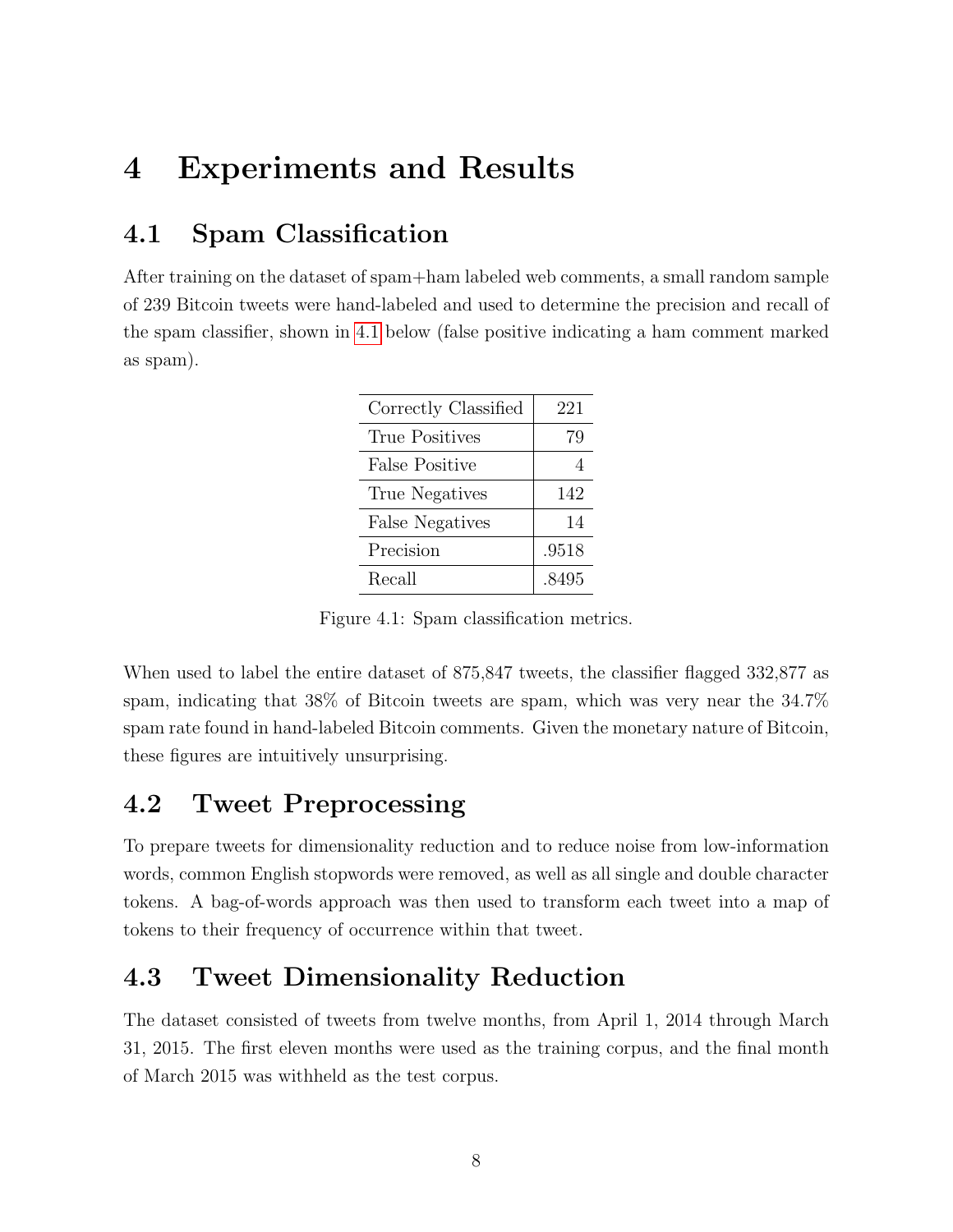LDA was used to discover topics within the training corpus. Expectation Maximization was used to implement a smoothed LDA model, as described in Asuncion et al[\[4\]](#page-17-12). Details of the full implementation can be found in the Spark 1.5.2 documentation [\[16\]](#page-18-11). Default values were used for the topic concentration Dirichlet prior (1.1) and document concentration Dirichlet prior (k dimensional vector with values  $(50/k) + 1$ ). 200 iterations of Expectation Maximization were used.

To determine the effect of the number of topics on the end prediction result, two topic sizes were used. First, sixteen topics were inferred over the full dataset of tweets including spam, and the topic scores for each tweet were calculated and stored. Sixteen topics were again inferred, this time over the tweet set which did not include spam, and topic scores for each tweet were again calculated and stored. The same process was repeated using 32 topics. [4.2](#page-12-0) shows a few top terms and their weights from a sample topic.

| term     | weight  |
|----------|---------|
| bitcoin  | 0.0418  |
| crypto   | 0.0320  |
| altcoin  | 0.0212  |
| spanning | 0.0196  |
| site     | 0.0164  |
| around   | 0.01300 |
| app      | 0.0118  |

<span id="page-12-0"></span>Figure 4.2: Sample topic terms and weights.

Note that the inferred topics used to calculate topic scores in both the training and test corpora were only those topics inferred from the training set; that is, no topics were inferred using tweets from March 2015.

Tweet topic scores were then aggregated by the hour in which the corresponding tweet was submitted: the topic scores of all tweets within a one-hour period were averaged, resulting in a table as shown in [4.3.](#page-13-2)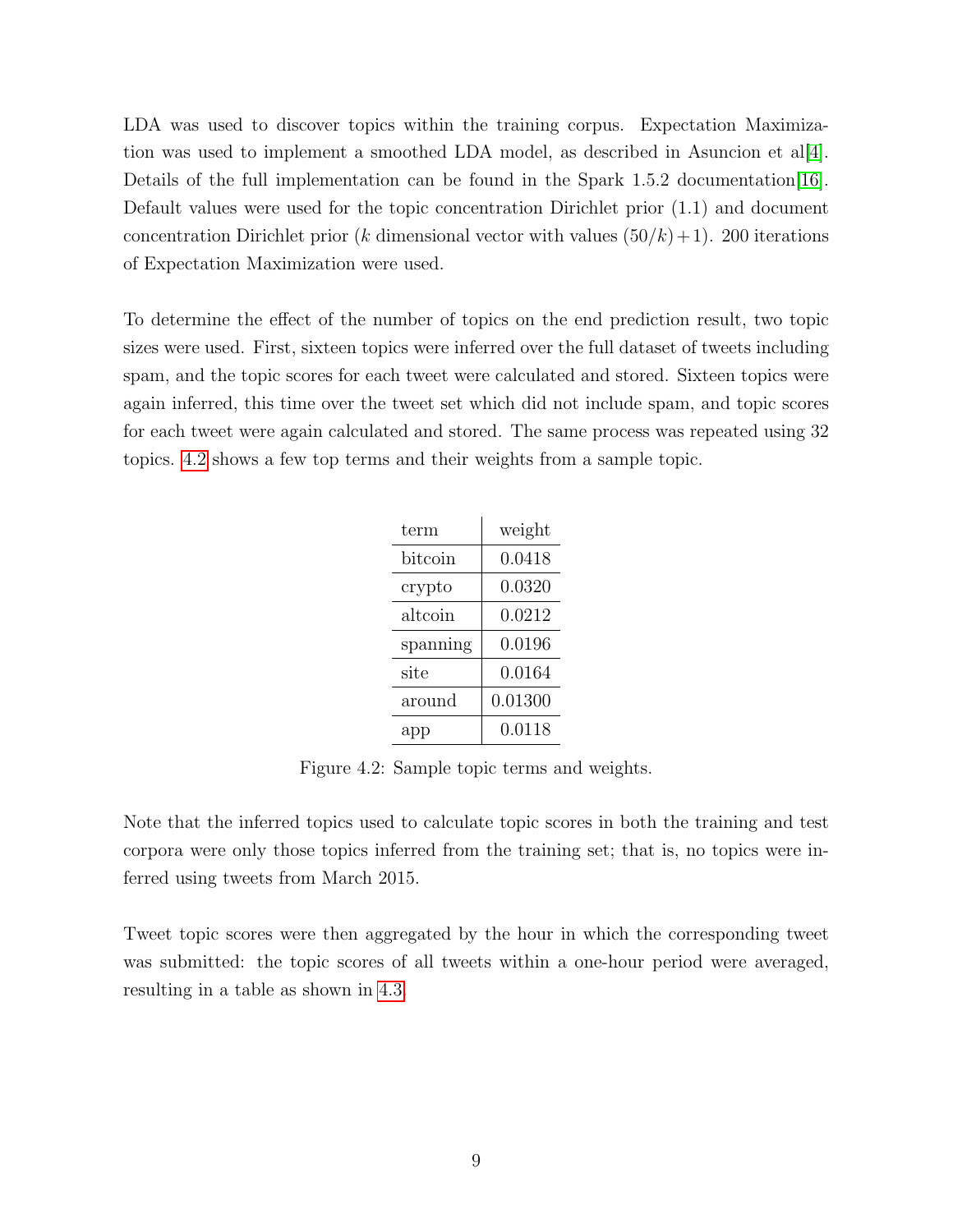| timestamp           | $topic_0$ | $topic_01$    | $\cdots$ | $topic_15$ |
|---------------------|-----------|---------------|----------|------------|
| 2014-03-01 00:00:00 | 1638.3486 | 553.5873      |          | 1084.3497  |
| 2014-03-01 01:00:00 | 1577.6205 | 512.3791      |          | 961.5373   |
| 2014-03-01 02:00:00 | 1724.7447 | $1\,573.4869$ |          | 1089.5858  |

<span id="page-13-2"></span>Figure 4.3: Sample tweet topic scores, aggregated by hour.

### <span id="page-13-0"></span>4.4 Trade Signal Calculation

To provide labels for each hour of tweet topic scores, the movement of average Bitcoin trade value between each hour and the following hour was calculated:

$$
\Delta avgValue = \frac{\sum tradePrice_{0,n}}{N} - \frac{\sum tradePrice_{1,m}}{M}
$$
\n(4.1)

Each hour was then labeled with the trade signal indicating what action should be taken based on the above movement, using a threshold requiring movement of at least \$0.25 in either direction:

$$
signal(timestamp) = \begin{cases} buy & \Delta avgValue > 0.25. \\ hold & -0.25 < \Delta avgValue < 0.25. \\ sell & \Delta avgValue < -0.25 \end{cases}
$$
(4.2)

The final datasets used in prediction were formed by combining the hourly topic scores from Section 4.3 with these hourly movement signals, producing rows such as though shown in [4.4](#page-13-3) in the 16 topic case.

| timestamp           | $topic_0$            | topic_01 | topic_15  | signal |
|---------------------|----------------------|----------|-----------|--------|
| 2014-03-01 00:00:00 | 1638.3486            | 553.5873 | 1084.3497 | buy    |
| 2014-03-01 01:00:00 | 1577.6205            | 512.3791 | 961.5373  | hold   |
| 2014-03-01 02:00:00 | 1724.7447   573.4869 |          | 1089.5858 | sell   |

<span id="page-13-3"></span>Figure 4.4: Sample features and labels for k=16.

#### <span id="page-13-1"></span>4.5 Prediction

A logistic regression model was trained using the topic scores and trade signals derived above. L-BFGS, an optimization algorithm in the quasi-Newton family of methods, was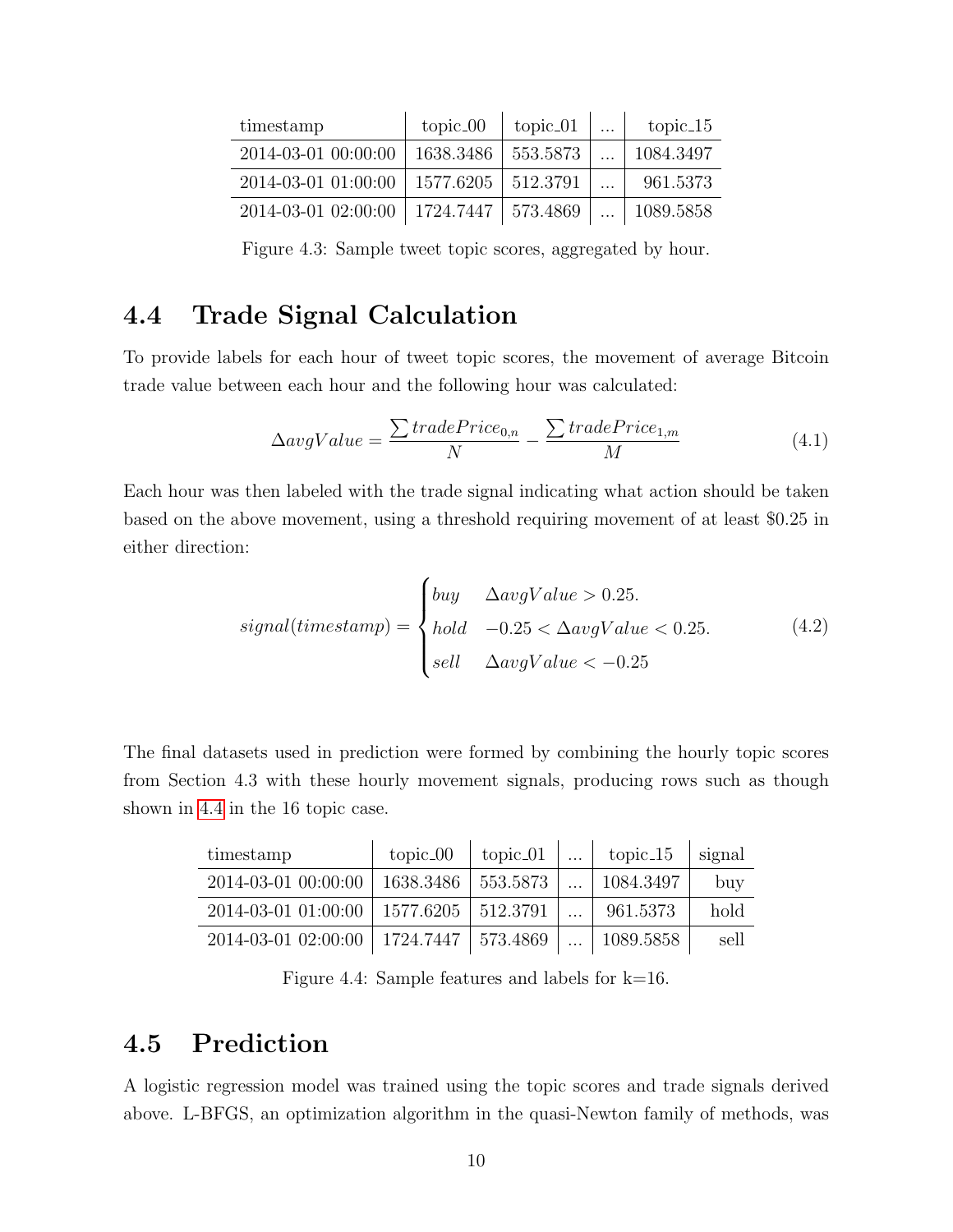used to approximate the objective function locally as a quadratic without evaluating the second partial derivatives of the objective function to construct a Hessian matrix. This removes vertical scalability issues, and tends to faster convergence than stochastic gradient descent. More information on L-BFGS can be found in the mllib documentation [\[17\]](#page-18-12).



[4.5](#page-14-0) and [4.6](#page-15-0) show the precision of the logistic regression model when predicting trade signals for the test corpus of topic scores.

<span id="page-14-0"></span>Figure 4.5: Prediction precision for 16-topic ham and spam + ham datasets from the month of March, 2015. Random indicates precision when a trade signal was chosen at random.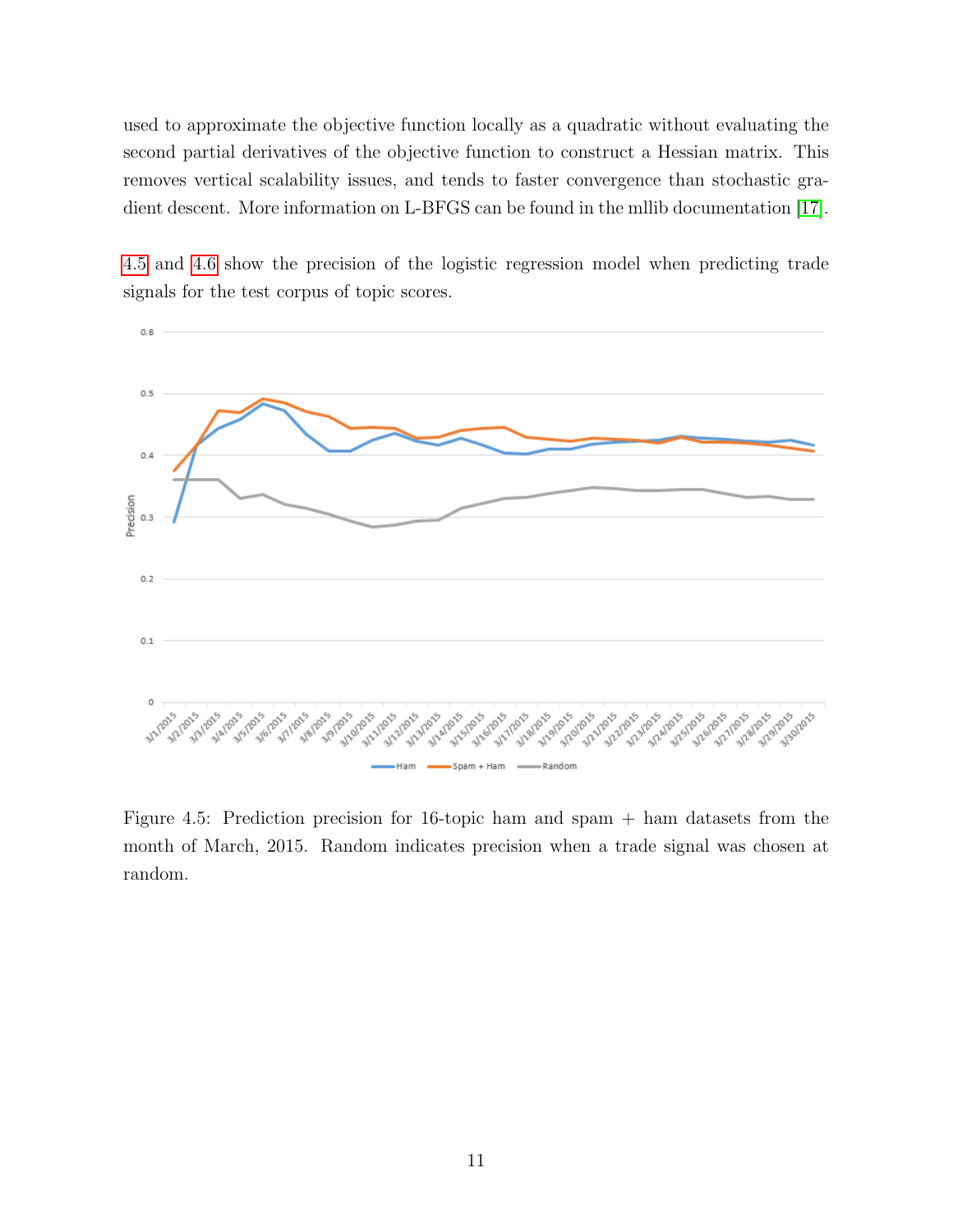

<span id="page-15-0"></span>Figure 4.6: Prediction precision for 32-topic ham and spam + ham datasets from the month of March, 2015. Random indicates precision when a trade signal was chosen at random.

It is clear that in both the 16- and 32-topic cases, the exclusion of spam caused a decrease in the ability of the logistic regression model to accurately predict trade signals. Two explanations present themselves. First, that the information contained in spam comments contributed to an increase in precision. Second, that false positive spam comments, incorrectly excluded from the ham dataset, contributed to an increase in precision in the spam + ham dataset. However, given that only 1.67% of comments from the hand-labeled random sample of Bitcoin comments were false positive spam comments, it seems unlikely that false positives contributed even the smallest of increase in precision. In either case, without a perfectly accurate spam filter, it is clear that the exclusion of spam comments does not improve prediction accuracy in this case.

Finally, the difference in the derivative between 16- and 32-topic models at the beginning of the month seems to indicate that greater granularity in topics increases the immediate precision of prediction, though this effect disappears after only a few days, and would need to be verified by testing further topic count parameters in the LDA model.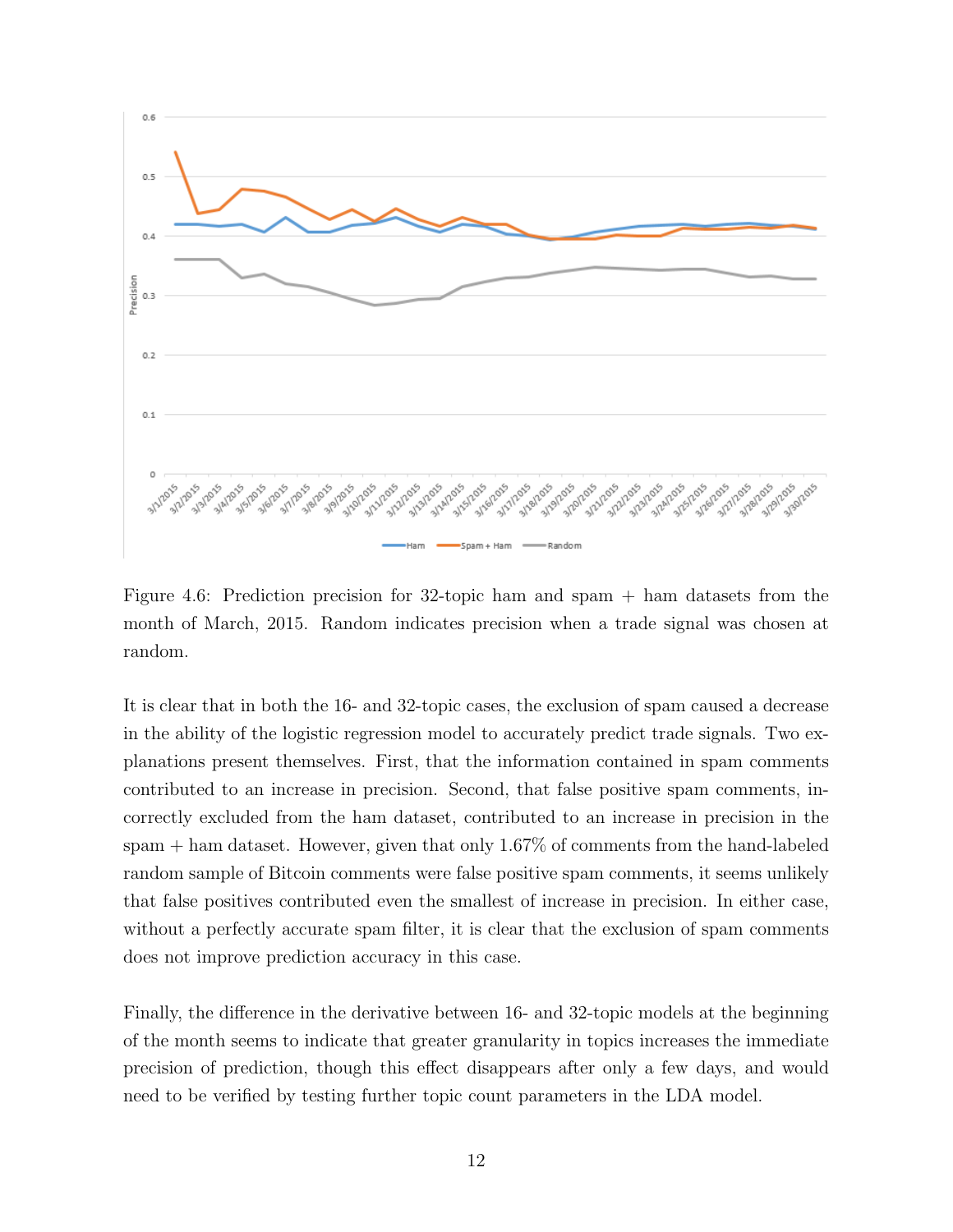# <span id="page-16-0"></span>5 Conclusion

Spam tweets are irrelevant to most human users and often filtered out from learning datasets. The results of this project indicate that spam tweets can contain information which improves prediction ability for complex classifications. However, these results should not be seen as definitive, since many factors affect the utility of spam documents, including the prediction goal and the distribution of spam to ham documents within the dataset. This experiment serves to show that there exist prediction tasks for which spam comments contain valuable information, and that spam should not be carelessly excluded from training datasets.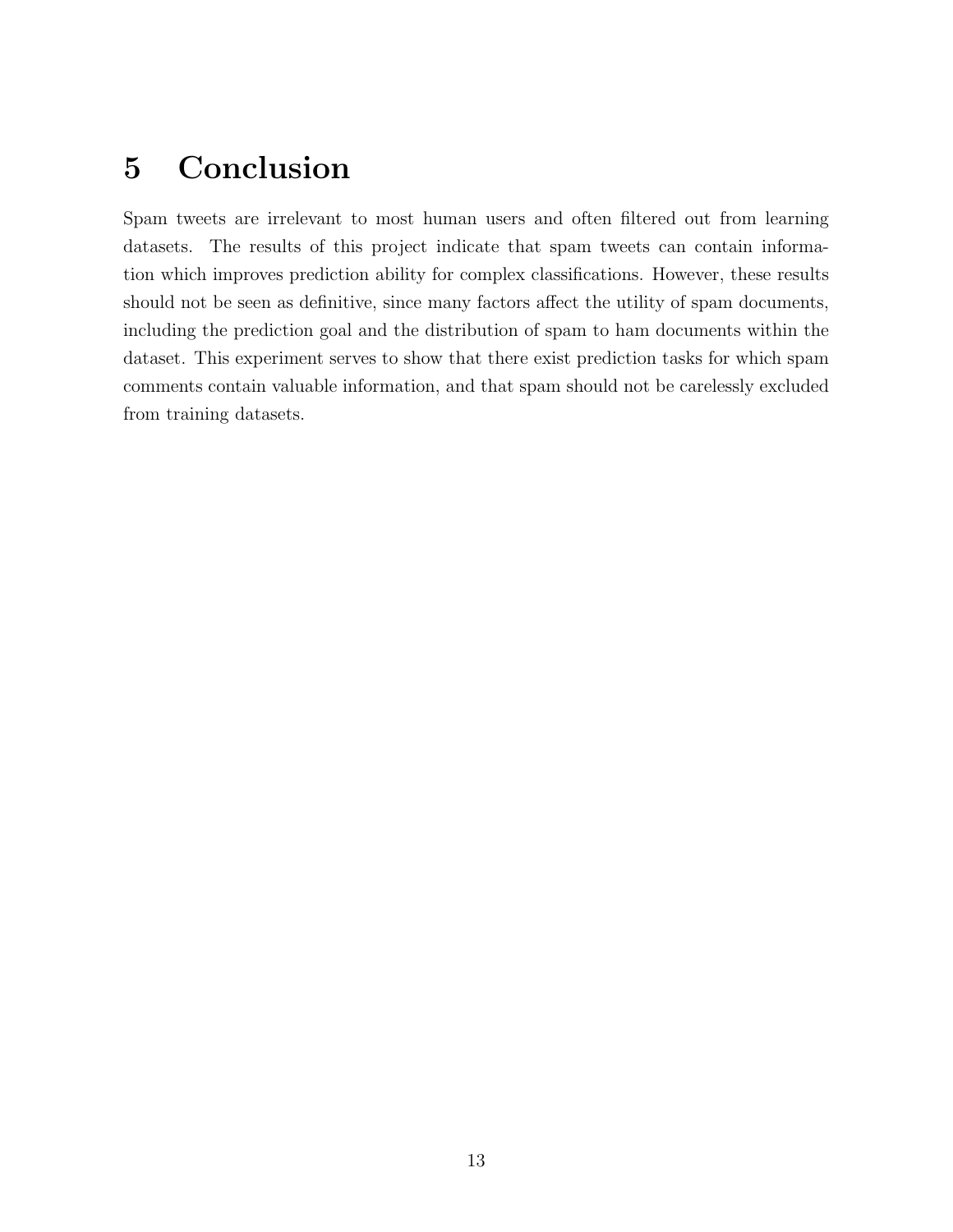# References

- <span id="page-17-0"></span>[1] fastcompany Almost 10 percent Of Twitter Is Spam. http://www.fastcompany.com/3044485/almost-10-of-twitter-is-spam
- <span id="page-17-11"></span>[2] BitcoinCharts Bitcoin Charts Trade Data. http://api.bitcoincharts.com/v1/csv/
- <span id="page-17-5"></span>[3] Androutsopoulos, I., Koutsias, J., Chandrinos, K., Paliouras, G., Spyropoulos, C. An Evaluation of Naive Bayesian Anti-Spam Filtering. 11th European Conference on Machine Learning, Barcelona, Spain, pp. 9-17, 2000.
- <span id="page-17-12"></span>[4] Asuncion, A., Welling, M., Smyth, P., Teh, Y. W. On Smoothing and Inference for Topic Models. http://arxiv.org/abs/1205.2662
- <span id="page-17-6"></span>[5] Blei, D. M., Ng, A. Y., Jordan, M. I. Tweet Sentiment Analysis with Latent Dirichlet Allocation. International Journal of Information Retrieval Research, 4(3), 0-0. doi:10.4018/ijirr.2014070105, 2004
- <span id="page-17-2"></span>[6] Bollen, J., Mao, H., Zeng, X. Twitter mood predicts the stock market. http://arxiv.org/pdf/1010.3003.pdf
- [7] Bollen, J., Pepe, A., Mao, H. Modeling public mood and emotion: Twitter sentiment and socio-economic phenomena. http://arxiv.org/abs/0911.1583 , 2009
- [8] Deshpande, V. P., Erbacher, R. F., Harris, C. An Evaluation of Naive Bayesian Anti-Spam Filtering Techniques. 2007 IEEE SMC Information Assurance and Security Workshop. doi:10.1109/iaw.2007.381951, 2007
- <span id="page-17-9"></span>[9] Diaz-Aviles, E., Stewart, A., Velasco, E., Denecke, K., Nejdl, W. Epidemic Intelligence for the Crowd, by the Crowd. http://arxiv.org/abs/1203.1378, 2012
- <span id="page-17-4"></span>[10] Graham, P. A Plan for Spam. http://www.paulgraham.com/spam.html
- <span id="page-17-7"></span>[11] Jahanbakhsh, K., Moon, Y. The Predictive Power of Social Media: On the Predictability of U.S. Presidential Elections using Twitter..
- <span id="page-17-3"></span>[12] Jaimes, A. Correlating financial time series and micro blogging data. https://labs.yahoo.com/publications/6380/correlating-financial-time-series-microblogging-data , 2012.
- <span id="page-17-1"></span>[13] Kaminski, J. Nowcasting the Bitcoin Market with Twitter Signals. http://arxiv.org/abs/1406.7577 , 2014.
- <span id="page-17-8"></span>[14] Kang, J., Ma, J., Liu, Y. Transfer Topic Modeling with Ease and Scalability. http://arxiv.org/abs/1301.5686 , 2013.
- <span id="page-17-10"></span>[15] Liu, W., Liu, H., Tao, D., Wang, Y., Lu, K. Multiview Hessian regularized logistic regression for action recognition. http://arxiv.org/abs/1403.0829 , 2014.